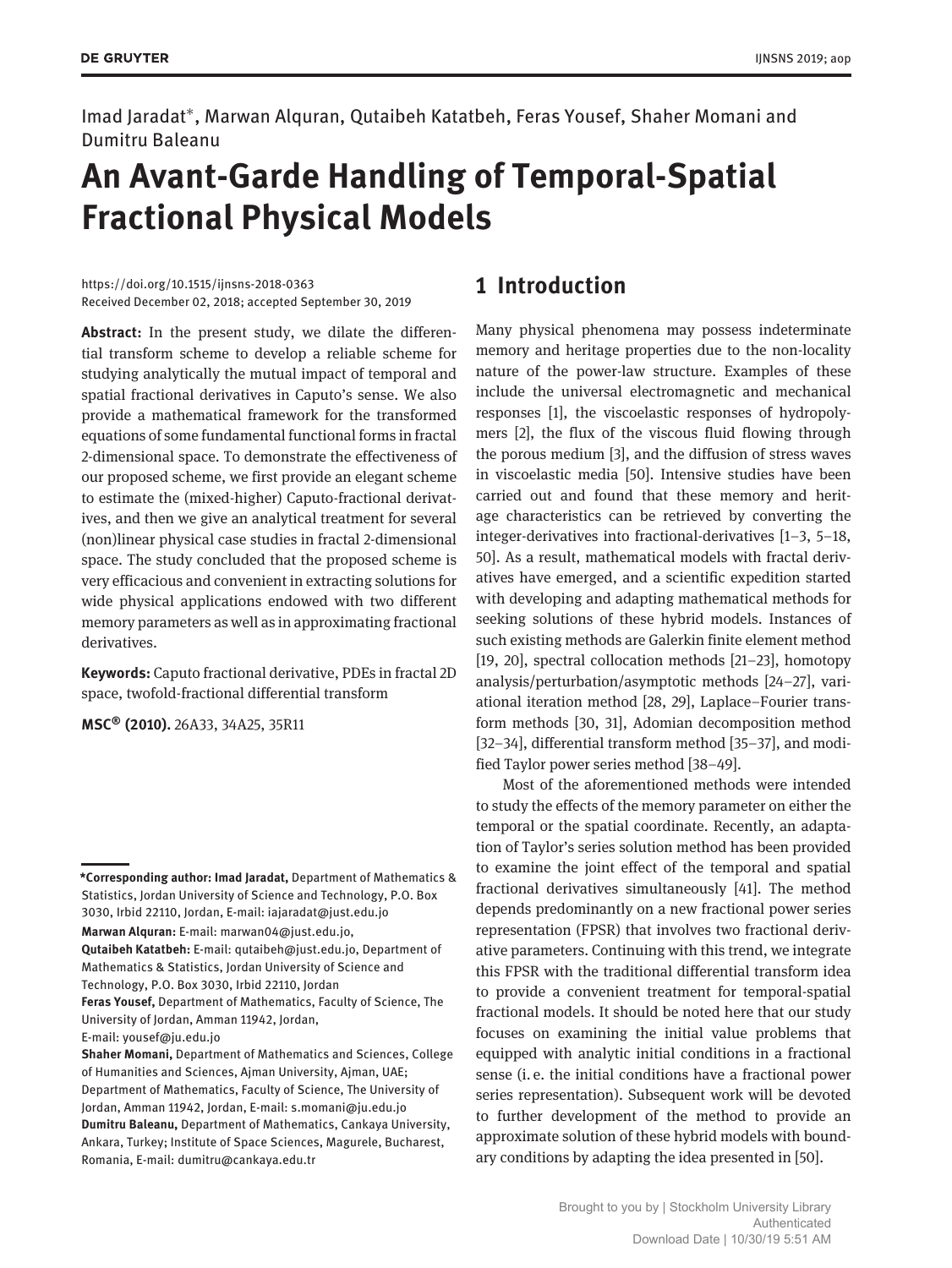**DE GRUYTER** 

It is notable that there is no unified form for a fractional derivative. However, for the aim of this work, we embrace the Caputo sense, which is known for a suitable function  $u(t, x)$  as:

$$
\mathcal{D}_t^{\gamma}[u(t,x)] = \frac{1}{\Gamma(m-\gamma)} \int_0^t (t-\kappa)^{m-\gamma-1} \frac{\partial^m u(\kappa,x)}{\partial \kappa^m} d\kappa, \quad (1)
$$

where  $m - 1 < \gamma < m$  is the fractional derivative order. For simplicity, we may assume that  $\gamma \in (0,1)$  since for any  $m-1 < \gamma < m \in \mathbb{N}$ , we can write  $\mathcal{D}_t^{\gamma}[u(t,x)] =$  $\mathcal{D}_t^{\gamma-(m-1)}\left[u^{(m-1)}(t,x)\right]$  with  $0<\gamma-(m-1)< 1.$  A straightforward application of formula (1) with  $\gamma \in (0,1)$  yields:

$$
\mathcal{D}_t^{\gamma}[t^a] = \begin{cases} \frac{\Gamma(a+1)}{\Gamma(a-\gamma+1)} t^{a-\gamma}; & a > 0\\ 0 & ; a = 0. \end{cases}
$$
 (2)

We refer the reader to [11–14] for additional information about fractional calculus and its applications.

The rest of the paper is organized as follows. In the next section, we extend the idea of the differential transform method to involve twofold Caputo-fractional derivatives. In Section 3, we present two significant usages for the extension scheme. Finally, we conclude with some remarks in Section 4.

## **2 Twofold-fractional differential transform scheme**

In this section, we set up an analytical framework, based on a new version of the differential transform method, for furnishing the solution of differential equations endowed with twofold Caputo-fractional derivatives. This new approach generalizes the traditional differential transform ideas and provides a powerful tool for analytically studying the combined effects of two distinct memory parameters.

**Definition 2.1 ([41]).** A bivariate  $(\alpha, \beta)$ -fractional power series (simply denoted by  $(\alpha, \beta)$ -FPS) around  $(0, 0)$  is a power series with two non-integer parameters  $\alpha, \beta \in (0, 1)$ in the form:

$$
\sum_{\substack{n+m=0\\n,m\in\mathbb{N}_*}}^{\infty} a_{nm} t^{n\alpha} x^{m\beta} = \underbrace{a_{00}}_{n+m=0} + \underbrace{a_{10} t^{\alpha} + a_{01} x^{\beta}}_{n+m=1}
$$
  
+ 
$$
\underbrace{a_{20} t^{2\alpha} + a_{11} t^{\alpha} x^{\beta} + a_{02} x^{2\beta}}_{n+m=2} + \cdots,
$$

with  $(t, x) \ge (0, 0)$  are variables, and  $a_{nm}$ 's are the series coefficients.

**Notation 1.** We will simply write  $\Gamma(n\alpha + 1)$  as  $\Gamma_{\alpha}(n)$ .

**Lemma 2.2 ([41]).** *Suppose*  $u(t, x)$  *has an*  $(\alpha, \beta)$ *-FPS representation for*  $(t, x) \in [0, T) \times [0, X)$  *and*  $\mathcal{D}_t^{i\alpha} \mathcal{D}_x^{j\beta} [u(t, x)] \in$  $\mathcal{C}((0, T) \times (0, X))$  for all  $i, j \in \mathbb{N}_*$ . Then for  $(t, x) \geq (0, 0)$  we *have*

$$
\mathcal{D}_{t}^{i\alpha} \mathcal{D}_{x}^{j\beta} [u(t, x)]
$$
\n
$$
= \sum_{\substack{n+m=i+j \ n \geq i, m \geq j}}^{\infty} a_{nm} \frac{\Gamma_{\alpha}(n)\Gamma_{\beta}(m)}{\Gamma_{\alpha}(n-i)\Gamma_{\beta}(m-j)} t^{(n-i)\alpha} x^{(m-j)\beta}
$$
\n
$$
= \sum_{n+m=0}^{\infty} a_{n+i, m+j} \frac{\Gamma_{\alpha}(n+i)\Gamma_{\beta}(m+j)}{\Gamma_{\alpha}(n)\Gamma_{\beta}(m)} t^{n\alpha} x^{m\beta}.
$$
\n(4)

*Moreover,*

$$
a_{nm} = \frac{\mathcal{D}_t^{na} \mathcal{D}_x^{m\beta} [u(0,0)]}{\Gamma_\alpha(n) \Gamma_\beta(m)}.
$$
 (5)

**Definition 2.3.** The (*nα*, *mβ*)-fractional differential transform (abbreviated by  $(n\alpha, m\beta)$ -FDT)  $U_{\alpha}^{\beta}(n, m)$  of the function  $u(t, x)$  at (0, 0) for *n*,  $m \in \mathbb{N}^*$  is defined by:

$$
U_{\alpha}^{\beta}(n,m) = \frac{\mathcal{D}_{t}^{n\alpha} \mathcal{D}_{x}^{m\beta} [u(0,0)]}{\Gamma_{\alpha}(n)\Gamma_{\beta}(m)}.
$$
 (6)

**Definition 2.4.** An  $(\alpha, \beta)$ -fractional differential inverse transform of  $\{U_{\alpha}^{\beta}(n,m)\}_{(n,m)\in\mathbb{N}^2_*}$  at  $(0,0)$  is defined by:

$$
u(t,x) = \sum_{n+m=0}^{\infty} U_{\alpha}^{\beta}(n,m) t^{n\alpha} x^{m\beta}.
$$
 (7)

The next result gives the  $(n\alpha, m\beta)$ -FDT for some fundamental functional operators.

**Theorem 2.5.** Let  $U^{\beta}_{\alpha}(n,m)$ ,  $V^{\beta}_{\alpha}(n,m)$  and  $W^{\beta}_{\alpha}(n,m)$  be the  $(n\alpha, m\beta)$ -FDT of the functions  $u(t, x), v(t, x)$  and  $w(x, t)$ , *respectively, at* (0, 0)*. Then the following properties hold:*

- (i) *If*  $u(t, x) = v(t, x) \pm c w(t, x)$ , then  $U^{\beta}_{\alpha}(n, m) = V^{\beta}_{\alpha}(n, m) \pm c w(t, x)$  $c W_\alpha^\beta(n,m)$ .
- (ii) If  $u(t, x) = D_t^{ia} D_x^{j\beta} [v(t, x)]$ , then  $U_\alpha^{\beta}(n, m) =$  $\Gamma_{\alpha}(n+i)\Gamma_{\beta}(m+j)$  $V_\alpha^\beta(n+i, m+j) V_\alpha^\beta(n+i, m+j).$ <br> $V_\alpha(n) \Gamma_\beta(m)$
- (iii) If  $u(t, x) = v(t, x) w(t, x)$ , then  $U_{\alpha}^{\beta}(n, m) = \sum_{r=0}^{n} \sum_{k=0}^{m} V_{\alpha}^{\beta}(r, k) W_{\alpha}^{\beta}(n-r, m-k)$ .

(3) **Proof.** (i) Follows immediately from the linearity of the Caputo differential operator. By virtue of Lemma 2.2, (ii) follows directly. For (iii),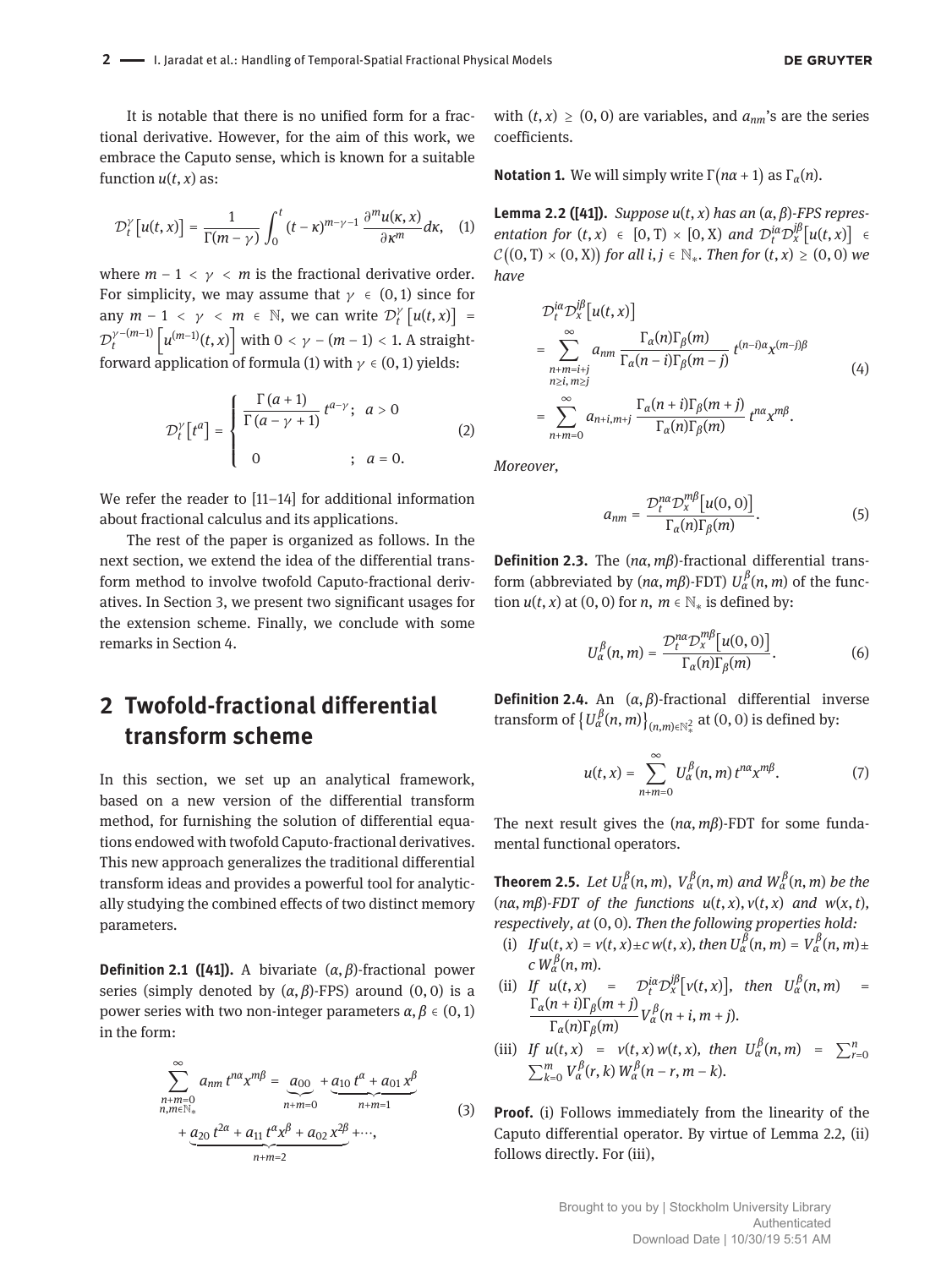$$
u(t, x)
$$
\n
$$
= \left(\sum_{n+m=0}^{\infty} V_{\alpha}^{\beta}(n, m) t^{n\alpha} x^{m\beta}\right) \left(\sum_{n+m=0}^{\infty} W_{\alpha}^{\beta}(n, m) t^{n\alpha} x^{m\beta}\right)
$$
\n
$$
= \sum_{n+m=0}^{\infty} \left(\sum_{r=0}^{n} \sum_{k=0}^{m} V_{\alpha}^{\beta}(r, k) W_{\alpha}^{\beta}(n-r, m-k)\right) t^{n\alpha} x^{m\beta}
$$
\n(8)

as desired.  $\Box$ 

Consequently, some essential transformed functions at (0, 0) in fractal 2-dimensional space are listed in Table 1.

## **3 Interpretation aspects of**  $(n\alpha, m\beta)$ -FDT

In this section, two significant applications of the proposed ( $n\alpha$ ,  $m\beta$ )-FDT will be presented to illustrate its broad utility. The first one is about approximating the mixed fractional derivatives in Caputo's sense, and the second one is about extracting closed-form solution of temporalspatial physical models in fractal 2-dimensional space  $((\alpha, \beta)$ -models).

#### **3.1 Approximation of (mixed-higher) fractional derivatives**

Let  $v(t, x)$  be a non-constant bivariate real analytic function with Taylor's double series representation around  $(0, 0)$ :

$$
v(t,x) = \sum_{n+m=0}^{\infty} \frac{1}{n!m!} \frac{\partial^{(n+m)} v(0,0)}{\partial t^n \partial x^m} t^n x^m.
$$
 (9)

By setting  $u(t, x) = v(t^{\alpha}, x^{\beta})$ , we have,

$$
u(t,x) = \sum_{n+m=0}^{\infty} \frac{1}{n!m!} \frac{\partial^{(n+m)} v(0,0)}{\partial t^n \partial x^m} t^{n\alpha} x^{m\beta}.
$$
 (10)

On the other hand,

$$
u(t,x) = \sum_{n+m=0}^{\infty} U_{\alpha}^{\beta}(n,m) t^{n\alpha} x^{m\beta}.
$$
 (11)

Thus, by equating the coefficients of like powers in (10) and (11), we obtain:

$$
U_{\alpha}^{\beta}(n,m) = \frac{1}{n!m!} \frac{\partial^{(n+m)} v(0,0)}{\partial t^n \partial x^m}.
$$
 (12)

In other words, under certain conditions, the  $(n\alpha, m\beta)$ -FDT (and hence the mixed-higher fractional derivatives) can be written in terms of mixed-higher integer partial derivatives. Now, from Theorem 2.5, we have,

$$
\mathcal{D}_{t}^{r\alpha} \mathcal{D}_{x}^{k\beta} [u(t, x)]
$$
\n
$$
= \sum_{n+m=0}^{\infty} \frac{\Gamma_{\alpha}(n+r)\Gamma_{\beta}(m+k)}{\Gamma_{\alpha}(n)\Gamma_{\beta}(m)} U_{\alpha}^{\beta}(n+r, m+k)t^{n\alpha}x^{m\beta}
$$
\n
$$
= \sum_{n+m=0}^{\infty} \frac{\Gamma_{\alpha}(n+r)\Gamma_{\beta}(m+k)}{\Gamma_{\alpha}(n)\Gamma_{\beta}(m)} \frac{\frac{\partial^{(n+r+m+k)}v(0,0)}{\partial t^{(n+r)}\partial x^{(m+k)}}}{(n+r)!(m+k)!} t^{n\alpha}x^{m\beta}
$$
\n
$$
= \sum_{\substack{n+m=r+k \ n \geq r, m \geq k}}^{\infty} \frac{\frac{\partial^{(n+m)}v(0,0)}{\partial t^{n}\partial x^{m}}}{n!m!} \frac{\Gamma_{\alpha}(n)\Gamma_{\beta}(m)t^{(n-r)\alpha}x^{(m-k)\beta}}{\Gamma_{\alpha}(n-r)\Gamma_{\beta}(m-k)},
$$
\n(13)

and thus, the (mixed-higher) fractional derivatives of  $u(t, x)$  can be approximated by the *N*th partial sum of (13).

**Example 3.1.1.** Consider the transcendental function  $u(t, x) = \ln(1 + t^{\alpha}x^{2\beta}),$  where  $\alpha, \beta \in (0, 1)$  and  $t, x \ge 0.$ Following the same notation and hypothesis as in the previous discussion,

$$
v(t,x) = \ln\left(1 + tx^2\right) = \sum_{n=1}^{\infty} \frac{(-1)^{n+1}}{n} t^n x^{2n}, \tag{14}
$$

and

$$
u(t,x) = \ln\left(1 + t^{\alpha}x^{2\beta}\right) = \sum_{n=1}^{\infty} \frac{(-1)^{n+1}}{n} t^{n\alpha}x^{2n\beta}.
$$
 (15)

This consequently implies that,

$$
\mathcal{D}_{t}^{r\alpha} \mathcal{D}_{x}^{k\beta} [u(0,0)] = \begin{cases} \frac{(-1)^{r+1} \Gamma_{\alpha}(r) \Gamma_{\beta}(k)}{r}, & r \ge 1 \& \text{m=2}r \\ 0, & \text{otherwise,} \end{cases}
$$
(16)

and the *N*th partial sum approximation of the mixedhigher fractional derivatives of  $u(t, x)$  is:

$$
\mathcal{D}_{t}^{ra} \mathcal{D}_{x}^{k\beta} [u(t, x)]
$$
\n
$$
\approx \sum_{n=r}^{N} \frac{(-1)^{n+1} \Gamma_{\alpha}(n) \Gamma_{\beta}(2n)}{n \Gamma_{\alpha}(n-r) \Gamma_{\beta}(2n-r)} t^{(n-r)\alpha} x^{(2n-r)\beta}.
$$
\n(17)

Tables 2, 3, and 4 show the approximate values of  $D_t^{\alpha}\big[u(t,x)\big],$   $D_x^{\beta}\big[u(t,x)\big],$  and  $D_t^{\alpha}D_x^{\beta}\big[u(t,x)\big],$  respectively, at different mesh points  $(t, x) \in (0, 1) \times (0, 1)$  and different values of  $\alpha$ ,  $\beta \in (0, 1)$  using the 12th and 18th partial sum approximations (17). In each table, the last column represents the absolute error of the approximate values against the exact values when  $\alpha$ ,  $\beta \rightarrow 1$ . It is evident that we have high accuracy when  $\alpha$ ,  $\beta \rightarrow 1$ , which indicates that the other approximate values are likely to be legitimate. On the other hand, it's clear that the accuracy of the proposed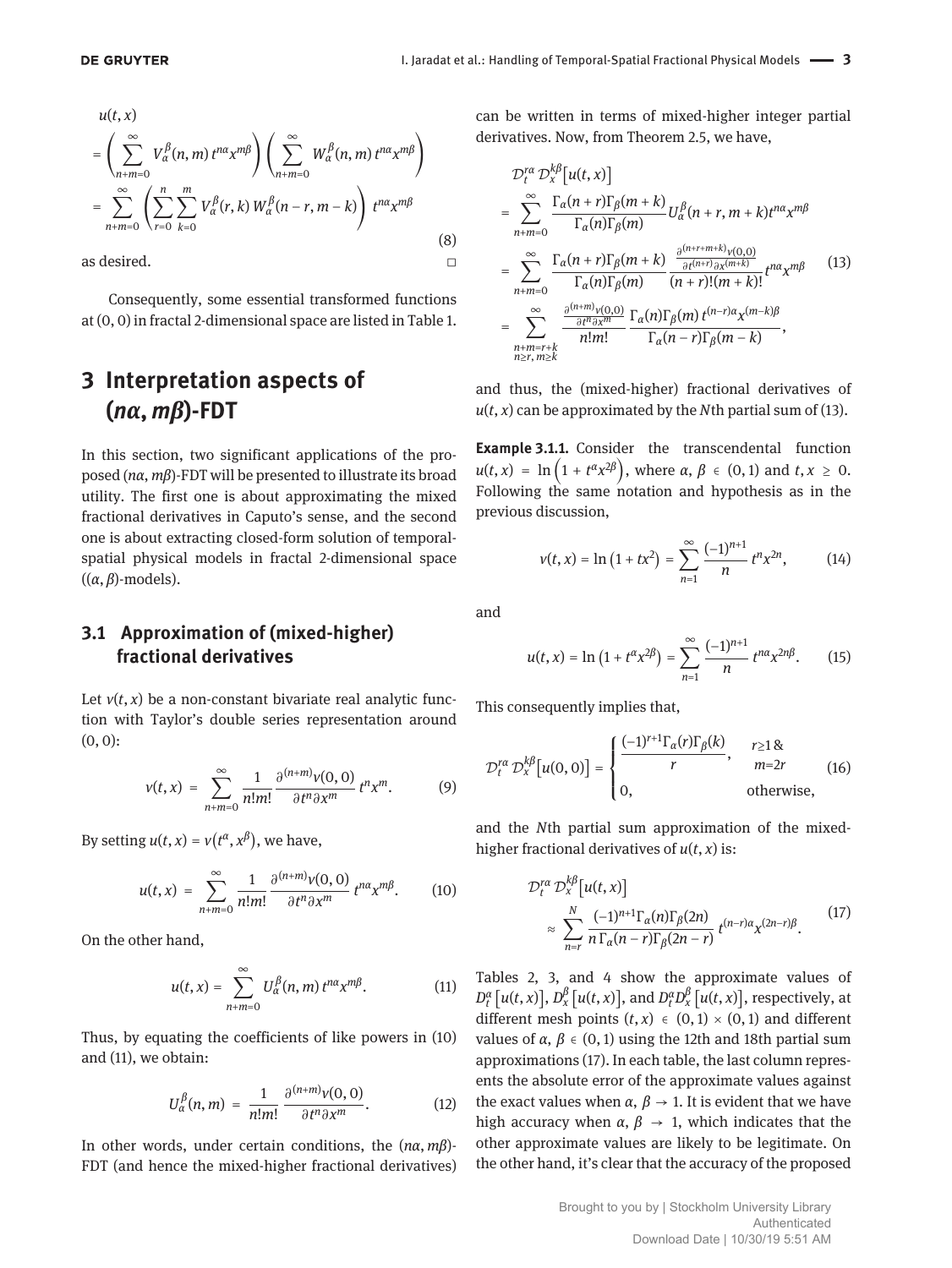**Table 1:** The  $(n\alpha, m\beta)$ -FDT of some essential functions at  $(0, 0)$ .

| Function $u(t, x)$                                                                                                                     | <b>Transformed form</b>                                                                 |                                                                                                                                                                                                                                                                                       |
|----------------------------------------------------------------------------------------------------------------------------------------|-----------------------------------------------------------------------------------------|---------------------------------------------------------------------------------------------------------------------------------------------------------------------------------------------------------------------------------------------------------------------------------------|
| $t^{r\alpha}x^{s\beta}$                                                                                                                |                                                                                         | $U_{\alpha}^{\beta}(n,m) = \begin{cases} 1; & n = r \text{ and } m = s \\ 0; & \text{otherwise.} \end{cases}$                                                                                                                                                                         |
| $E_{\beta}\left(\lambda x^{\beta}\right)=\sum_{m=0}^{\infty}\frac{\lambda^{m}x^{m\beta}}{\Gamma_{\beta}(m)}$                           |                                                                                         | $U_{\alpha}^{\beta}(n,m) = \begin{cases} \frac{n}{\Gamma_{\beta}(m)}; & n = 0, m \ge 0 \\ 0; & \text{otherwise.} \end{cases}$                                                                                                                                                         |
| $t^{r\alpha}x^{s\beta}E_{\beta}\left(\lambda x^{\beta}\right)$                                                                         |                                                                                         | $U_{\alpha}^{\beta}(n,m) = \begin{cases} \frac{\lambda}{\Gamma_{\beta}(m-s)}; & n = r, m \geq s \\ 0; & \text{otherwise.} \end{cases}$                                                                                                                                                |
| $E_{\alpha}(\mu t^{\alpha})E_{\beta}(\lambda x^{\beta})$                                                                               | $U_{\alpha}^{\beta}(n,m) = \frac{\mu^{n} A^{m}}{\Gamma_{\alpha}(n) \Gamma_{\beta}(m)}.$ |                                                                                                                                                                                                                                                                                       |
| $E_{\beta}\left(\mu x^{\beta}\right)E_{\beta}\left(\lambda x^{\beta}\right)$                                                           |                                                                                         | $U_{\alpha}^{\beta}(n,m) = \begin{cases} \sum_{k=0}^{\infty} \frac{\mu^{n} \lambda^{n-k}}{\Gamma_{\beta}(k)\Gamma_{\beta}(m-k)}; & n = 0, m \geq 0 \\\\ \sum_{k=0}^{\infty} \frac{\mu^{k}}{\Gamma(k-1)} \frac{\lambda^{k}}{\Gamma(k-1)} & \text{otherwise} \end{cases}$<br>otherwise. |
| $\cos_{\beta}\left(\lambda x^{\beta}\right)=\sum_{m=0}^{\infty}\frac{(-1)^{m}\left(\lambda x^{\beta}\right)^{2m}}{\Gamma_{\beta}(2m)}$ |                                                                                         | $U_{\alpha}^{\beta}(n,m) = \begin{cases} \frac{(-1)^{\gamma} \Lambda^{-}}{\Gamma_{\beta}(2i)}; & n = 0, m = 2i \\ 0; & \text{otherwise.} \end{cases}$                                                                                                                                 |
| $t^{r\alpha}x^{s\beta}\cos_{\beta}(\lambda x^{\beta})$                                                                                 |                                                                                         | $U_\alpha^\beta(n,m)=\left\{ \begin{aligned} &\frac{(-1)^i\lambda^\alpha}{\Gamma_\beta(2i)};& n=r,\,m=2i+s\\ &\Gamma_\beta(2i)&;& n=2i+s\\ &\Omega,&\Omega&\end{aligned} \right.$                                                                                                     |
| $E_{\alpha}(\mu t^{\alpha}) E_{\beta}(\lambda x^{\beta}) \cos_{\beta}(\xi x^{\beta})$                                                  |                                                                                         | $U^{\beta}_{\alpha}(n,m)=\left\{\begin{aligned} &\sum_{r=0}\sum_{k=0}\frac{(-1)^{i}\mu^{r}\lambda^{k}\xi^{2i}}{\Gamma_{\alpha}(r)\Gamma_{\beta}(k)\Gamma_{\beta}(2i)};& m-k=2i\\ &0;&\text{otherwise} \end{aligned}\right.$<br>otherwise.                                             |
| $\sin_{\beta}\left(\lambda x^{\beta}\right) = \sum_{m=0}^{\infty} \frac{(-1)^m (\lambda x^{\beta})^{2m+1}}{\Gamma_{\beta}(2m+1)}$      |                                                                                         | $U_{\alpha}^{\beta}(n,m) = \begin{cases} \frac{(-1)^i \lambda^{2i+1}}{\Gamma_{\beta}(2i+1)}; & n = 0, m = 2i + 1 \\ & \\ 0; & \text{otherwise.} \end{cases}$                                                                                                                          |
| $t^{r\alpha}x^{s\beta}$ sin $_{\beta}(\lambda x^{\beta})$                                                                              |                                                                                         | $U^{\beta}_{\alpha}(n,m)= \begin{cases} \frac{(-1)^{i}A^{2i+1}}{\Gamma_{\beta}(2i+1)}; & n=r, \ m=(2i+1)+s \\ \\ 0; & \text{otherwise}. \end{cases}$                                                                                                                                  |
| $E_{\alpha} (\mu t^{\alpha}) E_{\beta} (\lambda x^{\beta}) \sin_{\beta} (\xi x^{\beta})$                                               |                                                                                         | $U^\beta_\alpha(n,m) = \begin{cases} \displaystyle\sum_{r=0} \sum_{k=0}^\infty \frac{(-1)^i \mu^r \lambda^k \xi^{2i+1}}{\Gamma_\alpha(r) \Gamma_\beta(k) \Gamma_\beta(2i+1)}; & m-k = 2i+1 \\ \\ 0; & \text{otherwise}. \end{cases}$                                                  |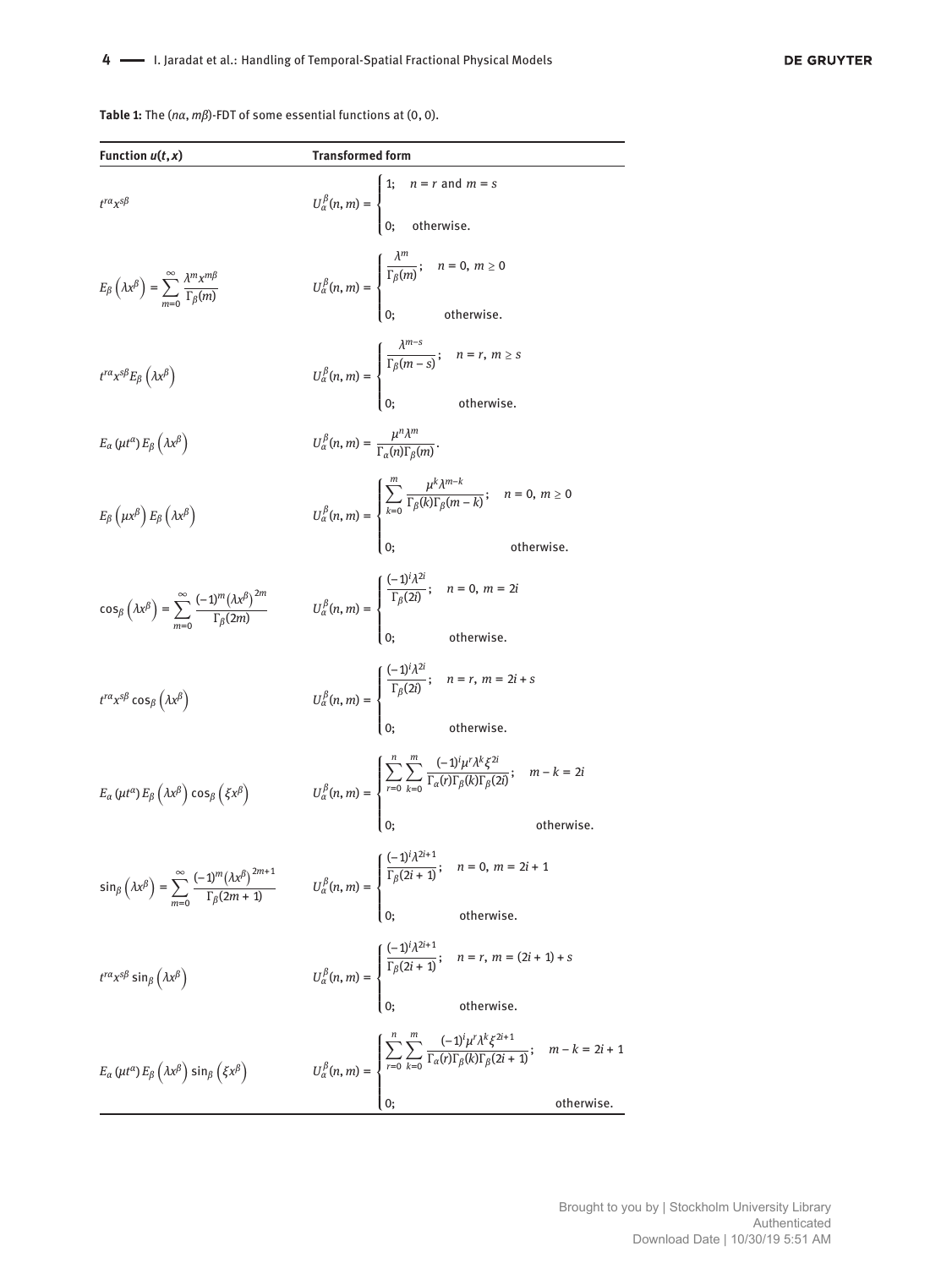**Table 2:** The 12th and 18th partial sum approximations of  $D_t^{\alpha}\left[ \ln \left( 1 + t^{\alpha} x^{2\beta} \right) \right]$  .

|            | $\alpha = 0.25, \beta = 0.5$ |          | $\alpha = .5, \beta = 0.75$ |          | $\alpha = .75, \beta \rightarrow 1$ |          | $\alpha \rightarrow 1, \beta \rightarrow 1$ |          | <b>Absolute error</b>   |                         |
|------------|------------------------------|----------|-----------------------------|----------|-------------------------------------|----------|---------------------------------------------|----------|-------------------------|-------------------------|
| (t, x)     | 12th                         | 18th     | 12th                        | 18th     | 12th                                | 18th     | 12th                                        | 18th     | 12th                    | 18th                    |
| (0.2, 0.3) | 0.246106                     | 0.246106 | 0.139180                    | 0.139180 | 0.081004                            | 0.081004 | 0.088408                                    | 0.088408 | $1.387 \times 10^{-17}$ | 0.                      |
| (0.2, 0.6) | 0.451618                     | 0.451619 | 0.364951                    | 0.364951 | 0.305259                            | 0.305259 | 0.335821                                    | 0.335821 | $6.494 \times 10^{-15}$ | $\Omega$ .              |
| (0.2, 0.9) | 0.627805                     | 0.627938 | 0.614507                    | 0.614508 | 0.627397                            | 0.627397 | 0.697074                                    | 0.697074 | $2.277 \times 10^{-10}$ | $4.218 \times 10^{-15}$ |
| (0.5, 0.3) | 0.240439                     | 0.240439 | 0.135746                    | 0.135746 | 0.079389                            | 0.079389 | 0.086124                                    | 0.086124 | $2.775 \times 10^{-17}$ | $1.387 \times 10^{-17}$ |
| (0.5, 0.6) | 0.433826                     | 0.433838 | 0.343136                    | 0.343136 | 0.283946                            | 0.283946 | 0.305085                                    | 0.305085 | $3.529 \times 10^{-10}$ | $1.199 \times 10^{-14}$ |
| (0.5, 0.9) | 0.593525                     | 0.595222 | 0.557255                    | 0.557498 | 0.545667                            | 0.545703 | 0.576501                                    | 0.576512 | $1.122 \times 10^{-05}$ | $4.954 \times 10^{-08}$ |
| (0.8, 0.3) | 0.237148                     | 0.237148 | 0.133396                    | 0.133396 | 0.078072                            | 0.078072 | 0.083955                                    | 0.083955 | $1.623 \times 10^{-15}$ | $\Omega$ .              |
| (0.8, 0.6) | 0.423805                     | 0.423850 | 0.329265                    | 0.329267 | 0.268265                            | 0.268265 | 0.279503                                    | 0.279503 | $9.101 \times 10^{-08}$ | $5.193 \times 10^{-11}$ |
| (0.8, 0.9) | 0.570037                     | 0.575552 | 0.519780                    | 0.523025 | 0.490452                            | 0.492467 | 0.488811                                    | 0.491305 | $2.694 \times 10^{-03}$ | $1.994 \times 10^{-04}$ |

**Table 3:** The 12th and 18th partial sum approximations of  $D_x^{\beta}$  [In  $\left(1+t^{\alpha}x^{2\beta}\right)\right]$ .

| (t, x)     | $\alpha = 0.25, \beta = 0.5$ |          | $\alpha = .5, \beta = 0.75$ |          | $\alpha = .75, \beta \rightarrow 1$ |          | $\alpha \rightarrow 1, \beta \rightarrow 1$ |          | Absolute error          |                         |
|------------|------------------------------|----------|-----------------------------|----------|-------------------------------------|----------|---------------------------------------------|----------|-------------------------|-------------------------|
|            | 12th                         | 18th     | 12th                        | 18th     | 12th                                | 18th     | 12th                                        | 18th     | 12th                    | 18th                    |
| (0.2, 0.3) | 0.365605                     | 0.365605 | 0.247496                    | 0.247496 | 0.174739                            | 0.174739 | 0.117878                                    | 0.117878 | $\Omega$ .              | 0.                      |
| (0.2, 0.6) | 0.465594                     | 0.465596 | 0.378034                    | 0.378034 | 0.324000                            | 0.324000 | 0.223881                                    | 0.223881 | $4.357 \times 10^{-15}$ | 0.                      |
| (0.2, 0.9) | 0.520055                     | 0.520300 | 0.458910                    | 0.458912 | 0.433348                            | 0.433348 | 0.309811                                    | 0.309811 | $1.012 \times 10^{-10}$ | $1.887 \times 10^{-15}$ |
| (0.5, 0.3) | 0.446824                     | 0.446824 | 0.379072                    | 0.379072 | 0.338640                            | 0.338640 | 0.287081                                    | 0.287081 | $5.551 \times 10^{-17}$ | $5.551 \times 10^{-17}$ |
| (0.5, 0.6) | 0.557648                     | 0.557681 | 0.552859                    | 0.552859 | 0.587719                            | 0.587719 | 0.508475                                    | 0.508475 | $5.882 \times 10^{-10}$ | $2.009 \times 10^{-14}$ |
| (0.5, 0.9) | 0.609320                     | 0.613180 | 0.641301                    | 0.641961 | 0.722259                            | 0.722370 | 0.640557                                    | 0.640569 | $1.247 \times 10^{-05}$ | $5.504 \times 10^{-08}$ |
| (0.8, 0.3) | 0.494163                     | 0.494163 | 0.468963                    | 0.468963 | 0.471632                            | 0.471632 | 0.447761                                    | 0.447761 | $8.715 \times 10^{-15}$ | $\Omega$ .              |
| (0.8, 0.6) | 0.609691                     | 0.609835 | 0.663831                    | 0.663839 | 0.778120                            | 0.778121 | 0.745341                                    | 0.745342 | $2.426 \times 10^{-07}$ | $1.384 \times 10^{-10}$ |
| (0.8, 0.9) | 0.645860                     | 0.659608 | 0.737491                    | 0.748431 | 0.893861                            | 0.902533 | 0.868997                                    | 0.873432 | $4.789 \times 10^{-03}$ | $3.546 \times 10^{-04}$ |

**Table 4:** The 12th and 18th partial sum approximations of  $D_t^{\alpha}D_x^{\beta}\left[\ln\left(1+t^{\alpha}x^{2\beta}\right)\right].$ 

| (t, x)     | $\alpha = 0.25, \beta = 0.5$ |          | $\alpha = .5, \beta = 0.75$ |          | $\alpha = .75, \beta \rightarrow 1$ |          | $\alpha \rightarrow 1, \beta \rightarrow 1$ |          | <b>Absolute error</b>   |                         |
|------------|------------------------------|----------|-----------------------------|----------|-------------------------------------|----------|---------------------------------------------|----------|-------------------------|-------------------------|
|            | 12th                         | 18th     | 12th                        | 18th     | 12th                                | 18th     | 12th                                        | 18th     | 12th                    | 18th                    |
| (0.2, 0.3) | 0.491034                     | 0.491034 | 0.482897                    | 0.482897 | 0.528885                            | 0.528885 | 0.578970                                    | 0.578970 | 0.                      | $\Omega$                |
| (0.2, 0.6) | 0.620952                     | 0.620956 | 0.719532                    | 0.719532 | 0.939549                            | 0.939549 | 1.044220                                    | 1.04422  | $2.808 \times 10^{-13}$ | $2.220 \times 10^{-16}$ |
| (0.2, 0.9) | 0.689533                     | 0.690033 | 0.850421                    | 0.850433 | 1.179360                            | 1.17936  | 1.333090                                    | 1.33309  | $6.508 \times 10^{-09}$ | $1.729 \times 10^{-13}$ |
| (0.5, 0.3) | 0.476315                     | 0.476315 | 0.463889                    | 0.463889 | 0.508087                            | 0.508087 | 0.549438                                    | 0.549438 | $5.551 \times 10^{-16}$ | $1.110 \times 10^{-16}$ |
| (0.5, 0.6) | 0.589654                     | 0.589708 | 0.652931                    | 0.652933 | 0.814671                            | 0.814672 | 0.861821                                    | 0.861821 | $1.511 \times 10^{-08}$ | $7.541 \times 10^{-13}$ |
| (0.5, 0.9) | 0.637697                     | 0.643886 | 0.729390                    | 0.731760 | 0.899014                            | 0.900031 | 0.911525                                    | 0.911840 | $3.171 \times 10^{-04}$ | $2.060 \times 10^{-06}$ |
| (0.8, 0.3) | 0.467845                     | 0.467845 | 0.451109                    | 0.451109 | 0.491465                            | 0.491465 | 0.522110                                    | 0.522110 | $1.404 \times 10^{-13}$ | $1.110 \times 10^{-16}$ |
| (0.8, 0.6) | 0.572191                     | 0.572399 | 0.612230                    | 0.612254 | 0.729095                            | 0.729099 | 0.723348                                    | 0.723352 | $3.876 \times 10^{-06}$ | $3.250 \times 10^{-09}$ |
| (0.8, 0.9) | 0.592000                     | 0.611084 | 0.627387                    | 0.657253 | 0.678619                            | 0.732261 | 0.587285                                    | 0.654515 | $7.547 \times 10^{-02}$ | $8.247 \times 10^{-03}$ |

approximation is lower when the values of *t* and *x* are far from the origin (center of the expansion). However, comparing the absolute error of the 18th approximation with the 12th approximation suggests that adding up more terms of the series expansion will instantly lead to more accuracy. This suggests that this expansion can be used as a routine technique to estimate (mixed-higher) fractional derivatives.

### **3.2** Analytic solution of  $(\alpha, \beta)$ -physical **models**

Here, we consider several hybrid (non)linear  $(\alpha, \beta)$ physical models and furnish their solutions in closedforms by employing the above proposed idea of  $(n\alpha, m\beta)$ -FDT (we will call it by  $(\alpha, \beta)$ -FDTM). For validation and comparison purposes, we choose to recall some of these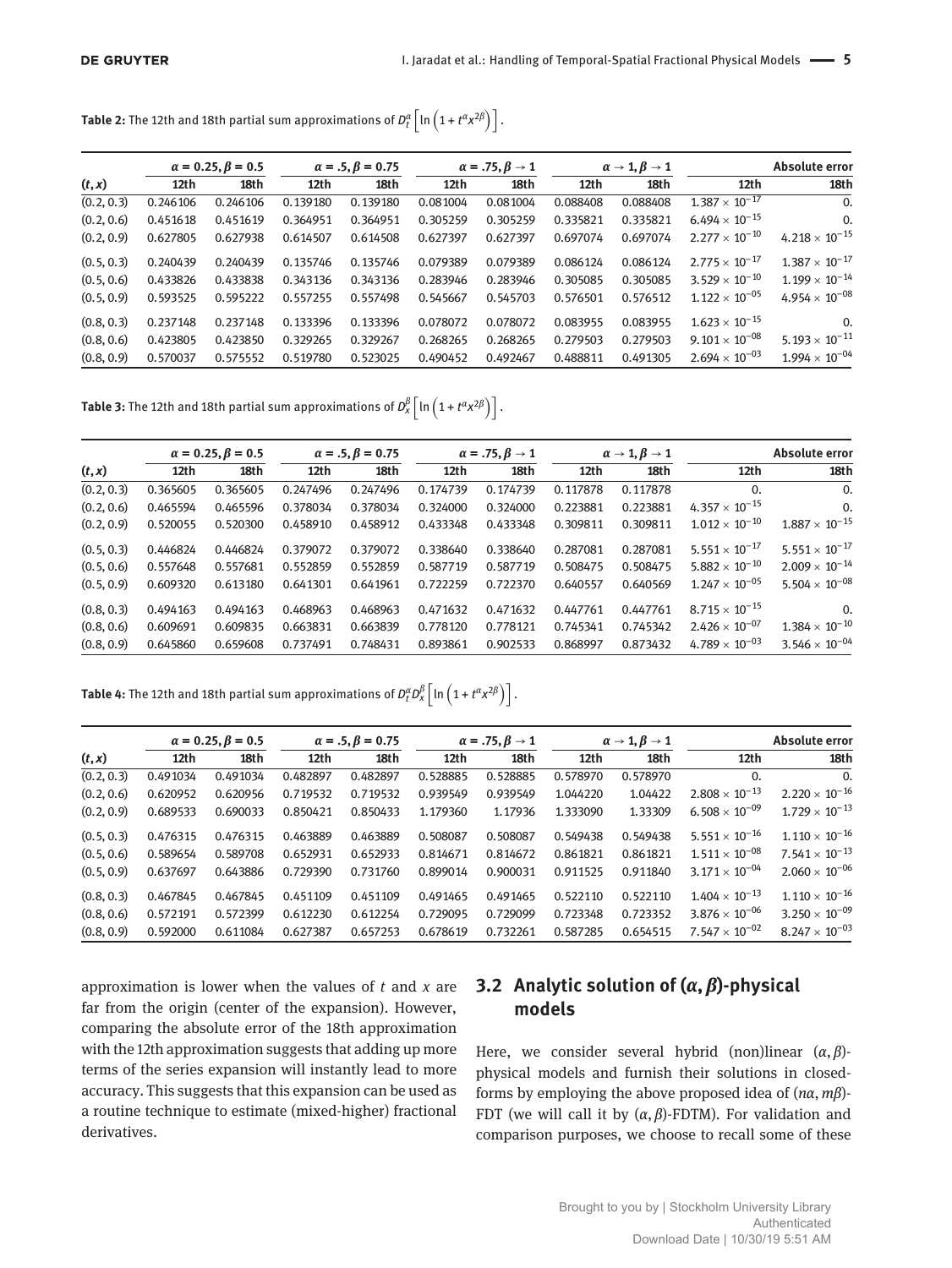models that have been recently solved by a modified version of the power series method [41]. In all our illustrative models, we assume that  $\alpha$ ,  $\beta \in (0, 1)$  and  $t, x \ge 0$ .

**Example 3.2.1.** Consider the following wave model in fractal 2-dimensional space:

$$
\mathcal{D}_t^{2\alpha}[u(t,x)] = c^2 \mathcal{D}_x^{2\beta}[u(t,x)], \qquad (18)
$$

based on the initial conditions:

$$
u(0,x) = E_{\beta}\left(x^{\beta}\right) \text{ and } \mathcal{D}_t^{\alpha}[u(0,x)] = 0. \quad (19)
$$

We search for a solution to  $(18)$ – $(19)$  in the form:

$$
u(t,x) = \sum_{n+m=0}^{\infty} U_{\alpha}^{\beta}(n,m) t^{n\alpha} x^{m\beta},
$$
 (20)

where  $U^{\beta}_{\alpha}(n,m)$  is the  $(n\alpha, m\beta)$ -FDT of  $u(t, x)$ . Upon applying the  $(n\alpha, m\beta)$ -FDT and using the related properties in Theorem 2.5, we obtain the following  $(n\alpha, m\beta)$ transformed form for eqs. (18) and (19), respectively.

$$
\frac{\Gamma_{\alpha}(n+2)}{\Gamma_{\alpha}(n)} U_{\alpha}^{\beta}(n+2, m) = c^2 \frac{\Gamma_{\beta}(m+2)}{\Gamma_{\beta}(m)} U_{\alpha}^{\beta}(n, m+2), \quad (21)
$$

subject to,

$$
U_{\alpha}^{\beta}(n,m) = \begin{cases} \frac{1}{\Gamma_{\beta}(m)}; & \text{for } n = 0, m \ge 0 \\ 0; & \text{for } n = 1, m \ge 0. \end{cases}
$$
 (22)

Solving recursively eq. (21) for  $U^\beta_\alpha(n,m)$ , while taking into account equation (22), we obtain:

$$
U_{\alpha}^{\beta}(n,m) = \begin{cases} \frac{c^n}{\Gamma_{\alpha}(n)\Gamma_{\beta}(m)}; & \text{for } n \text{ is even, } m \ge 0 \\ 0; & \text{for } n \text{ is odd, } m \ge 0. \end{cases}
$$
(23)

Plugging (23) back into (20) confers the following memory solution of the wave model (18)–(19):

$$
u(t,x) = \sum_{n+m=0}^{\infty} \frac{c^{2n}}{\Gamma_{\alpha}(2n)\Gamma_{\beta}(m)} t^{2n\alpha} x^{m\beta}
$$
  

$$
= \left(\sum_{n=0}^{\infty} \frac{(ct^{\alpha})^{2n}}{\Gamma_{\alpha}(2n)}\right) \left(\sum_{m=0}^{\infty} \frac{x^{m\beta}}{\Gamma_{\beta}(m)}\right)
$$
(24)  

$$
= \cosh_{\alpha} (ct^{\alpha}) E_{\beta} (x^{\beta}).
$$

We remark here that, with  $\alpha = \beta$ , the resulting solution (24) reduced to  $u(t, x) = \cosh_{\alpha} (ct^{\alpha}) E_{\alpha} (x^{\alpha})$ , which is in complete agreement with what was obtained by using the fractional Laplace variation iteration method [51]. Moreover, if  $\alpha, \beta \rightarrow 1$ , we get the closed-form solution  $u(t, x) = e^x \cosh(ct)$  for the traditional wave model of  $(18)–(19)$ .

**Example 3.2.2.** Consider the following model with mixed fractional derivatives in 2-dimensional space:

$$
\mathcal{D}_t^{\alpha}[u(t,x)] = \mathcal{D}_t^{\alpha} \mathcal{D}_x^{\beta}[u(t,x)] - u(t,x), \qquad (25)
$$

based on the following conditions,

$$
u(0,x) = E_{\beta}\left(2x^{\beta}\right) \text{ and } u(t,0) = E_{\alpha}\left(t^{\alpha}\right). \qquad (26)
$$

By applying the  $(n\alpha, m\beta)$ -FDT and using the related properties in Theorem 2.5, we obtain the following  $(n\alpha, m\beta)$ transformed form for eqs. (25) and (26), respectively.

$$
\frac{\Gamma((n+1)\alpha+1)}{\Gamma(n\alpha+1)}U_{\alpha}^{\beta}(n+1,m)+U_{\alpha}^{\beta}(n,m)
$$

$$
-\frac{\Gamma((n+1)\alpha+1)\Gamma((m+1)\beta+1)}{\Gamma(n\alpha+1)\Gamma(m\beta+1)}U_{\alpha}^{\beta}(n+1,m+1)=0,
$$
\n(27)

subject to,

$$
U_{\alpha}^{\beta}(n,m) = \begin{cases} \frac{1}{\Gamma(n\alpha+1)}; & \text{for } n \ge 0, m = 0\\ \frac{2^m}{\Gamma(m\beta+1)}; & \text{for } n = 0, m \ge 0. \end{cases}
$$
(28)

Solving recursively eq. (27) for  $U^{\beta}_{\alpha}(n, m)$ , while taking into account eq. (28), we obtain:

$$
U_{\alpha}^{\beta}(n,m) = \frac{2^m}{\Gamma(n\alpha+1)\Gamma(m\beta+1)}.
$$
 (29)

Plugging (29) back into (20) confers the following memory solution of the model (25)–(26):

$$
u(t,x) = \sum_{n+m=0}^{\infty} \frac{2^m}{\Gamma(n\alpha+1)\Gamma(m\beta+1)} t^{n\alpha} x^{m\beta}
$$
  
= 
$$
\left(\sum_{n=0}^{\infty} \frac{t^{n\alpha}}{\Gamma(n\alpha+1)}\right) \left(\sum_{m=0}^{\infty} \frac{2^m x^{m\beta}}{\Gamma(m\beta+1)}\right)
$$
(30)  
= 
$$
E_{\alpha} (t^{\alpha}) E_{\beta} (2x^{\beta}).
$$

Brought to you by | Stockholm University Library Authenticated Download Date | 10/30/19 5:51 AM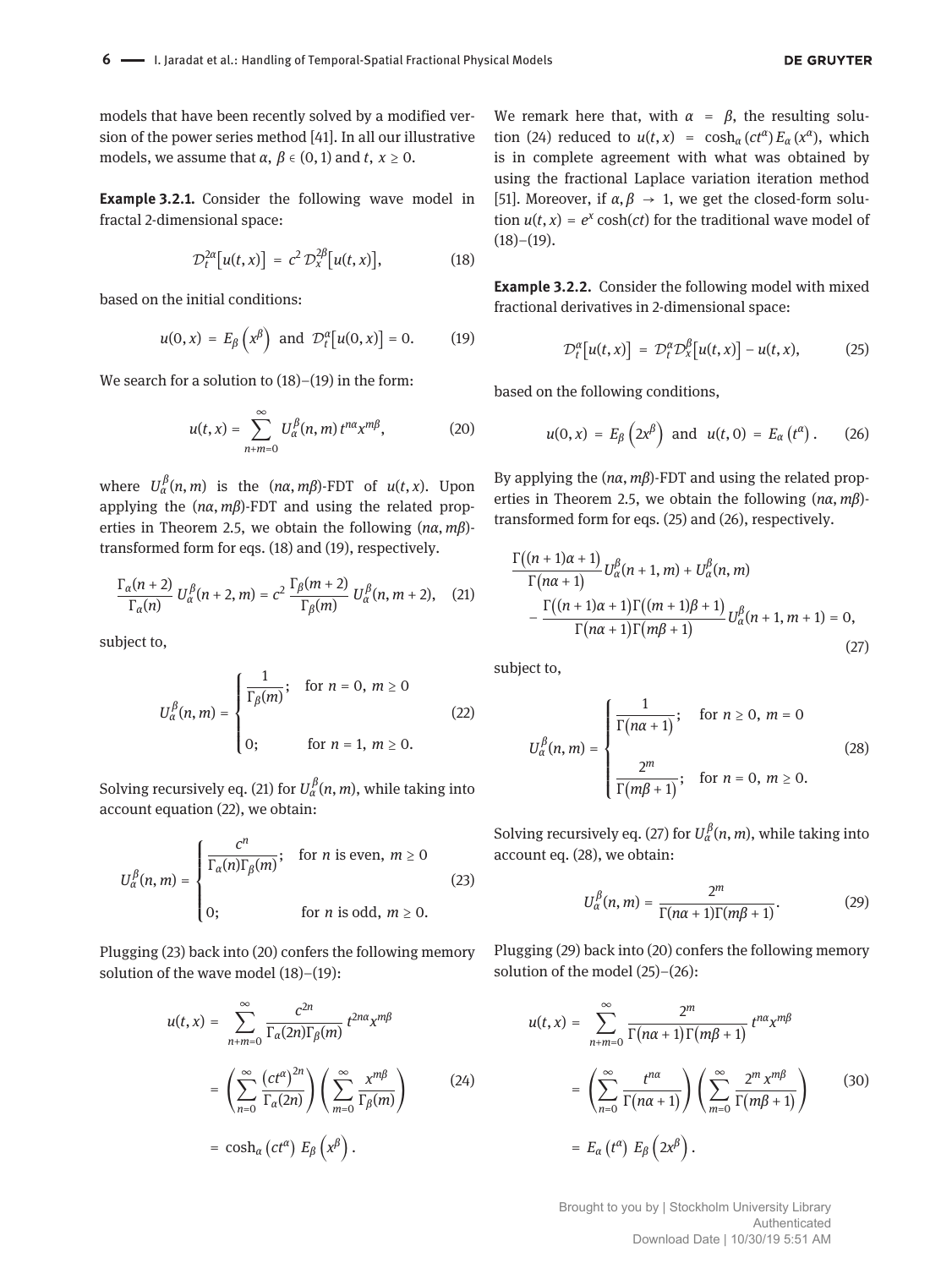We note here that, when  $\alpha, \beta \rightarrow 1$ , we get the closed-form solution  $u(t, x) = e^{t+2x}$  for the integer-version of the model  $(25)-(26)$ .

Figures 1 and 2 display the level-curves of the 12th approximate solutions,  $u_{12}(t, x) = \sum_{n+m=0}^{12} \frac{2^m t^{n\alpha} x^{m\beta}}{\Gamma(n\alpha+1)\Gamma(m\beta+1)}$  of example 3.2.2 tagged with the fractional parameters  $\alpha$  and  $\beta$ , respectively. Visibly, the curves are continuously animating as  $\alpha \rightarrow 1$  (or  $\beta \rightarrow 1$ ) to reach the associated one of the integer-order case. This phenomenon probably fosters the potential meaning of the fractional derivative as a memory reflexive.



**Figure 1:** Level-curves  $u_{12}(t, 1)$  at distinct values of  $\alpha \in (0, 1], \beta = 1$ , and  $t \in [0, 1]$ .



**Figure 2:** Level-curves  $u_{12}(1, x)$  at distinct values of  $\beta \in (0, 1], \alpha = 1$ , and  $x \in [0, 1]$ .

**Example 3.2.3.** Consider the following Burgers' model in fractal 2-dimensional space:

$$
\mathcal{D}_t^{\alpha}[u(t,x)] + \mathcal{D}_x^{\beta}[u(t,x)] - \mathcal{D}_x^{2\beta}[u(t,x)] = 0, \qquad (31)
$$

based on the initial condition,

$$
u(0,x) = E_{\beta}\left(-x^{\beta}\right). \tag{32}
$$

By applying the  $(n\alpha, m\beta)$ -FDT and utilizing the associated properties in Theorem 2.5, we get the following  $(n\alpha, m\beta)$ transformed form of eqs. (31) and (32), respectively.

$$
\frac{\Gamma_{\alpha}(n+1)}{\Gamma_{\alpha}(n)} U_{\alpha}^{\beta}(n+1, m) + \frac{\Gamma_{\beta}(m+1)}{\Gamma_{\beta}(m)} U_{\alpha}^{\beta}(n, m+1) - \frac{\Gamma_{\beta}(m+2)}{\Gamma_{\beta}(m)} U_{\alpha}^{\beta}(n, m+2) = 0,
$$
\n(33)

subject to,

$$
U_{\alpha}^{\beta}(0, m) = \frac{(-1)^m}{\Gamma_{\beta}(m)}.
$$
 (34)

By solving recursively eq. (33) and using the transformed initial condition (34), we obtain,

$$
U_{\alpha}^{\beta}(n,m) = \frac{(-1)^m 2^n}{\Gamma_{\alpha}(n)\Gamma_{\beta}(m)}.
$$
 (35)

Plugging (35) back into (20) confers the following memory solution of the Burgers' model (31)–(32):

$$
u(t,x) = \sum_{n+m=0}^{\infty} \frac{(-1)^m 2^n}{\Gamma_{\alpha}(n)\Gamma_{\beta}(m)} t^{n\alpha} x^{m\beta}
$$
  

$$
= \left(\sum_{n=0}^{\infty} \frac{(2t^{\alpha})^n}{\Gamma_{\alpha}(n)}\right) \left(\sum_{m=0}^{\infty} \frac{(-x^{\beta})^m}{\Gamma_{\beta}(m)}\right)
$$
(36)  

$$
= E_{\alpha}(2t^{\alpha}) E_{\beta}(-x^{\beta}).
$$

We remark here that, when  $\beta \rightarrow 1$ , the same solution was obtained by using the homotopy analysis method [52]. Moreover, if  $\alpha, \beta \rightarrow 1$ , we attain the closed-form solution  $u(t, x) = e^{2t-x}$  for the traditional Burgers' model of  $(31)–(32)$ .

**Example 3.2.4.** Consider the following telegraph model in fractal 2-dimensional space:

$$
\mathcal{D}_{X}^{2\beta}\big[u(t,x)\big] = \mathcal{D}_{t}^{2\alpha}\big[u(t,x)\big] + \mathcal{D}_{t}^{\alpha}\big[u(t,x)\big] + u(t,x), \quad (37)
$$

based on the initial conditions,

$$
u(t, 0) = E_{\alpha}(-t^{\alpha}) \quad \text{and} \quad \mathcal{D}_{x}^{\beta}[u(t, 0)] = E_{\alpha}(-t^{\alpha}). \tag{38}
$$

Again, by performing the  $(n\alpha, m\beta)$ -FDT and utilizing Theorem 2.5, the following  $(n\alpha, m\beta)$ -transformed form of eqs. (37) and (38), respectively, are obtained: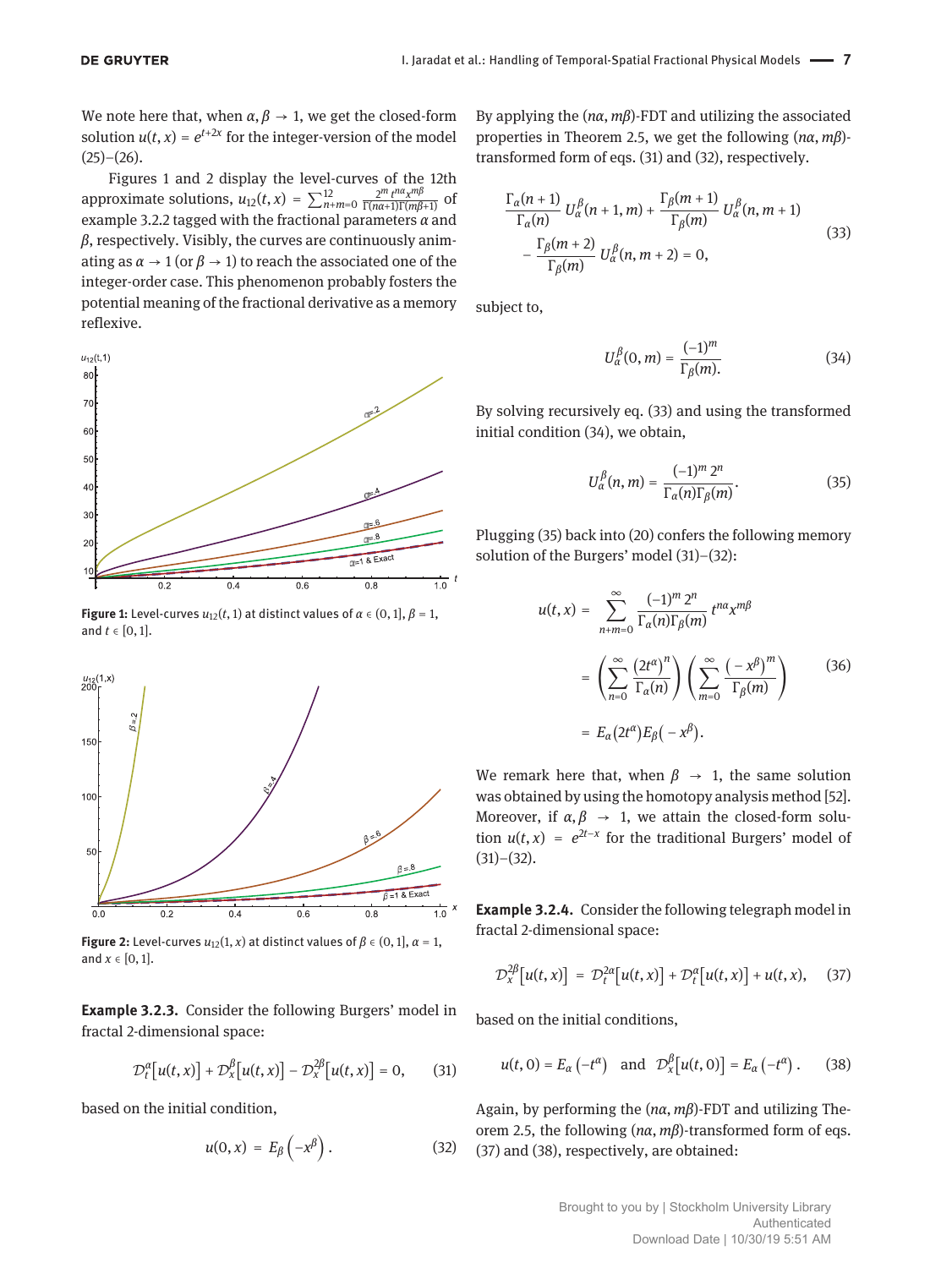#### **DE GRUYTER**

$$
\frac{\Gamma_{\beta}(m+2)}{\Gamma_{\beta}(m)} U_{\alpha}^{\beta}(n, m+2) = \frac{\Gamma_{\alpha}(n+2)}{\Gamma_{\alpha}(n)} U_{\alpha}^{\beta}(n+2, m)
$$
  
+ 
$$
\frac{\Gamma_{\alpha}(n+1)}{\Gamma_{\alpha}(n)} U_{\alpha}^{\beta}(n+1, m) + U_{\alpha}^{\beta}(n, m),
$$
 (39)

and

$$
U_{\alpha}^{\beta}(n,m) = \begin{cases} \frac{(-1)^n}{\Gamma_{\alpha}(n)}; & \text{for } n \ge 0, m = 0\\ \frac{(-1)^n}{\Gamma_{\alpha}(n)\Gamma_{\beta}(1)}; & \text{for } n \ge 0, m = 1. \end{cases}
$$
(40)

Solving recursively eq. (39), and taking into consideration eq. (40), we obtain:

$$
U_{\alpha}^{\beta}(n,m) = \frac{(-1)^n}{\Gamma_{\alpha}(n)\Gamma_{\beta}(m)}.
$$
 (41)

Plugging (41) back into (20) confers the following memory solution of the telegraph model (37)–(38):

$$
u(t,x) = \sum_{n+m=0}^{\infty} \frac{(-1)^n}{\Gamma_{\alpha}(n)\Gamma_{\beta}(m)} t^{n\alpha} x^{m\beta}
$$

$$
= \left(\sum_{n=0}^{\infty} \frac{(-t^{\alpha})^n}{\Gamma_{\alpha}(n)}\right) \left(\sum_{m=0}^{\infty} \frac{x^{m\beta}}{\Gamma_{\beta}(m)}\right)
$$
(42)
$$
= E_{\alpha}(-t^{\alpha}) E_{\beta} (x^{\beta}).
$$

We point out here that the same solution was recently acquired by using a modified version to the Taylor's power series method (TPSM) [41]. Also, if  $\alpha, \beta \rightarrow 1$ , we attain the closed-form solution  $u(t, x) = e^{x-t}$  for the traditional telegraph model of (37)–(38) [53].

**Example 3.2.5.** Consider the following nonhomogeneous KdV model in fractal 2-dimensional space:

$$
\mathcal{D}_t^{\alpha}[u(t,x)] + \mathcal{D}_x^{\beta}[u(t,x)] + \mathcal{D}_x^{3\beta}[u(t,x)] = \frac{2t^{\alpha}\cos_{\beta}(x^{\beta})}{\Gamma_{\alpha}(1)},
$$
 (43)

based on the homogeneous initial condition,

$$
u(0,x) = 0.\t\t(44)
$$

Applying the  $(n\alpha, m\beta)$ -FDT and using Theorem 2.5 yield the following  $(n\alpha, m\beta)$ -transformed form of eqs. (43) and (44), respectively.

$$
\frac{\Gamma_{\alpha}(n+1)}{\Gamma_{\alpha}(n)} U_{\alpha}^{\beta}(n+1, m) + \frac{\Gamma_{\beta}(m+1)}{\Gamma_{\beta}(m)} U_{\alpha}^{\beta}(n, m+1)
$$

$$
+ \frac{\Gamma_{\beta}(m+3)}{\Gamma_{\beta}(m)} U_{\alpha}^{\beta}(n, m+3) = \begin{cases} \frac{2(-1)^{i}}{\Gamma_{\alpha}(1)\Gamma_{\beta}(2i)}; & n=18\\ 0; & \text{o.w.} \end{cases} (45)
$$

with

$$
U_{\alpha}^{\beta}(0,m)=0, \quad \text{for } m \ge 0. \tag{46}
$$

Consequently, eqs. (45) and (46) imply that,

$$
U_{\alpha}^{\beta}(n,m) = \begin{cases} \frac{2(-1)^{i}}{\Gamma_{\alpha}(n)\Gamma_{\beta}(2i)}; & \text{for } n = 2, m = 2i \\ 0; & \text{otherwise} \end{cases}
$$
 (47)

Plugging (47) back into (20) confers the following memory solution of the KdV model (43)–(44):

$$
u(t,x) = \sum_{m=0}^{\infty} \frac{2(-1)^m}{\Gamma_{\alpha}(2)\Gamma_{\beta}(2m)} t^{2\alpha} x^{2m\beta}
$$
  
= 
$$
\frac{2t^{2\alpha}}{\Gamma_{\alpha}(2)} \cos_{\beta} (x^{\beta}),
$$
 (48)

which is identical to the solution attained by using TPSM [41]. Moreover, when  $\alpha, \beta \rightarrow 1$ , the solution (48) reduced to  $u(t, x) = t^2 \cos(x)$ , which is the closed-form solution for the traditional KdV model (43)–(44).

**Example 3.2.6.** Consider the nonlinear gas dynamics model in fractal 2-dimensional space:

$$
\mathcal{D}_t^{\alpha}[u(t,x)] + u(t,x)\mathcal{D}_x^{\beta}[u(t,x)] - u(t,x)(1-u(t,x)) = 0, \tag{49}
$$

with initial condition,

$$
u(0,x) = E_{\beta}\left(-x^{\beta}\right). \tag{50}
$$

By applying the  $(n\alpha, m\beta)$ -FDT and using the related properties in Theorem 2.5, we obtain the following  $(n\alpha, m\beta)$ transformed form of eqs. (49) and (50), respectively.

$$
\frac{\Gamma_{\alpha}(n+1)}{\Gamma_{\alpha}(n)} U_{\alpha}^{\beta}(n+1, m) \n+ \sum_{r=0}^{n} \sum_{k=0}^{m} \frac{\Gamma_{\beta}(k+1)}{\Gamma_{\beta}(k)} U_{\alpha}^{\beta}(r, k+1) U_{\alpha}^{\beta}(n-r, m-k) \n+ \sum_{r=0}^{n} \sum_{k=0}^{m} U_{\alpha}^{\beta}(r, k) U_{\alpha}^{\beta}(n-r, m-k) - U_{\alpha}^{\beta}(n, m) = 0,
$$
\n(51)

Brought to you by | Stockholm University Library Authenticated Download Date | 10/30/19 5:51 AM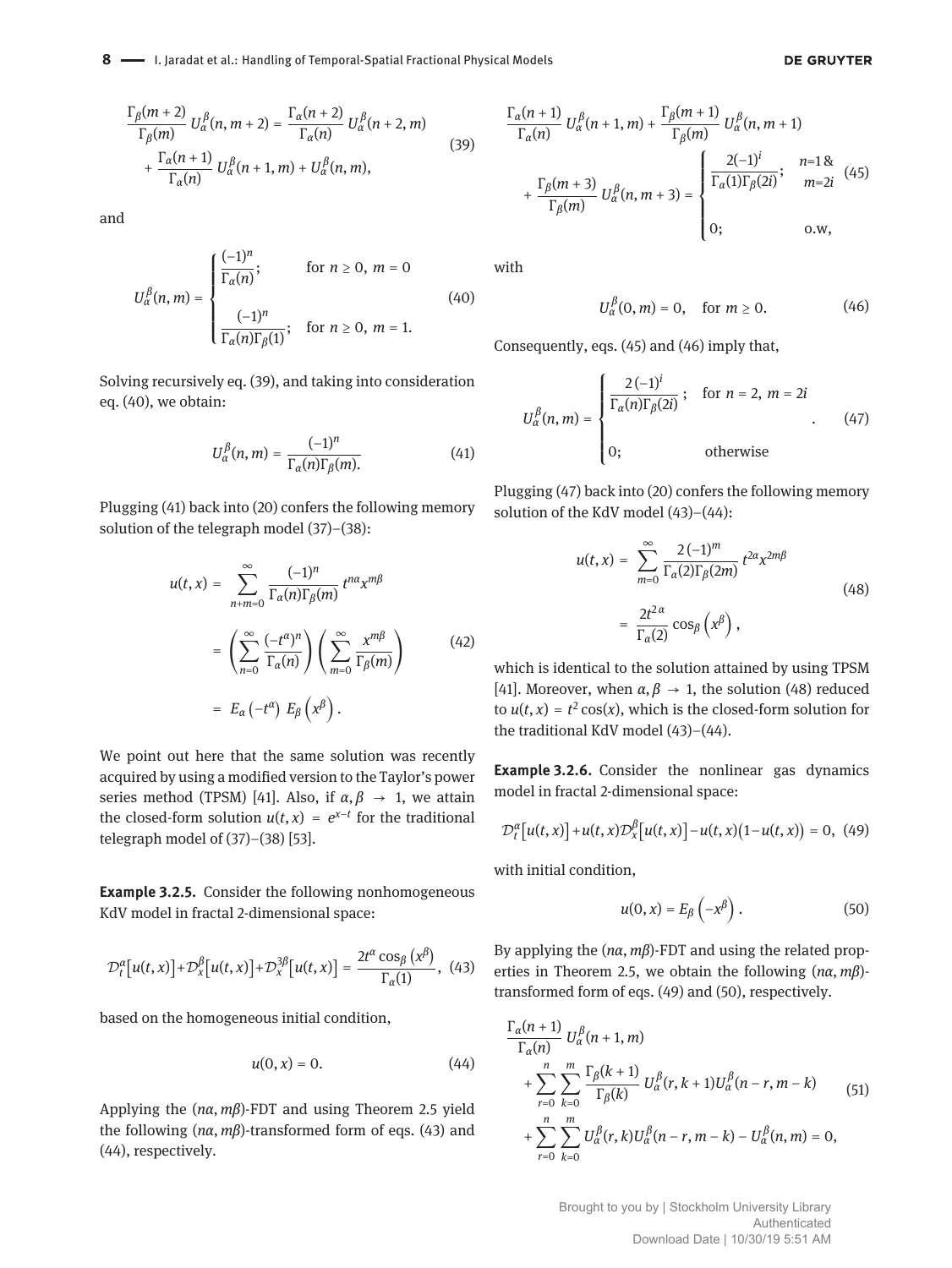subject to,

$$
U_{\alpha}^{\beta}(0, m) = \frac{(-1)^m}{\Gamma_{\beta}(m)}, \quad \text{for } m \ge 0.
$$
 (52)

Solving recursively eq. (51), while taking into account eq. (52), leads to

$$
U_{\alpha}^{\beta}(n,m) = \frac{(-1)^m}{\Gamma_{\alpha}(n)\Gamma_{\beta}(m)}.
$$
 (53)

Plugging (53) back into (20) confers the following memory solution of the gas model (49)–(50).

$$
u(t,x) = \sum_{n+m=0}^{\infty} \frac{(-1)^m}{\Gamma_{\alpha}(n)\Gamma_{\beta}(m)} t^{n\alpha} x^{m\beta}
$$
  

$$
= \left(\sum_{n=0}^{\infty} \frac{t^{n\alpha}}{\Gamma_{\alpha}(n)}\right) \left(\sum_{m=0}^{\infty} \frac{(-x^{\beta})^m}{\Gamma_{\beta}(m)}\right)
$$
(54)  

$$
= E_{\alpha}(t^{\alpha}) E_{\beta}(-x^{\beta}),
$$

which is identical to the solution attained by using TPSM [41]. If  $\beta \rightarrow 1$ , we have the same solution acquired by the fractional differential transform method [54]. Further, when  $\alpha, \beta \rightarrow 1$ , the solution (54) reduced to  $u(t, x) = e^{t-x}$ , which is the closed-form solution for the traditional gas model of (49)–(50) [54–57].

**Example 3.2.7.** Consider the nonlinear nonhomogeneous gas dynamical model in fractal 2D space:

$$
\mathcal{D}_t^{\alpha}[u(t,x)] + u(t,x)\mathcal{D}_x^{\beta}[u(t,x)] - u(t,x)(1-u(t,x))
$$
  
=  $-E_{\alpha}(t^{\alpha}) E_{\beta}(-x^{\beta}),$  (55)

with initial condition,

$$
u(0,x) = 1 - E_{\beta}\left(-x^{\beta}\right). \tag{56}
$$

By performing the  $(n\alpha, m\beta)$ -FDT and utilizing the related properties in Theorem 2.5, we obtain the following (*na*, *m* $\beta$ )-transformed form of eqs. (55) and (56), respectively:

$$
\frac{\Gamma_{\alpha}(n+1)}{\Gamma_{\alpha}(n)} U_{\alpha}^{\beta}(n+1, m) \n+ \sum_{r=0}^{n} \sum_{k=0}^{m} \frac{\Gamma_{\beta}(k+1)}{\Gamma_{\beta}(k)} U_{\alpha}^{\beta}(r, k+1) U_{\alpha}^{\beta}(n-r, m-k) \n+ \sum_{r=0}^{n} \sum_{k=0}^{m} U_{\alpha}^{\beta}(r, k) U_{\alpha}^{\beta}(n-r, m-k) - U_{\alpha}^{\beta}(n, m) \n= \frac{(-1)^{m+1}}{\Gamma_{\alpha}(n) \Gamma_{\beta}(m)},
$$
\n(57)

and

$$
U_{\alpha}^{\beta}(0, m) = \begin{cases} 0; & \text{for } m = 0 \\ \frac{(-1)^{m+1}}{\Gamma_{\beta}(m)}; & \text{for } m \ge 1. \end{cases}
$$
 (58)

Solving recursively eq. (57), while taking into account eq. (58), implies that:

$$
U_{\alpha}^{\beta}(n,m) = \begin{cases} 0; & \text{for } n = m = 0\\ \frac{(-1)^{m+1}}{\Gamma_{\alpha}(n)\Gamma_{\beta}(m)}; & \text{otherwise.} \end{cases}
$$
(59)

Plugging (59) back into (20) confers the following memory solution of the gas model (55)–(56).

$$
u(t,x) = \sum_{n+m=1}^{\infty} \frac{(-1)^{m+1}}{\Gamma_{\alpha}(n)\Gamma_{\beta}(m)} t^{n\alpha} x^{m\beta}
$$
  
=  $1 - \left(\sum_{n=0}^{\infty} \frac{t^{n\alpha}}{\Gamma_{\alpha}(n)}\right) \left(\sum_{m=0}^{\infty} \frac{(-x^{\beta})^m}{\Gamma_{\beta}(m)}\right)$  (60)  
=  $1 - E_{\alpha}(t^{\alpha}) E_{\beta}(-x^{\beta}),$ 

which is identical to the solution obtained by using TPSM [41]. If  $\beta \rightarrow 1$ , we have the same solution acquired by the fractional differential transform method [54]. Moreover, when  $\alpha, \beta \rightarrow 1$ , the solution (60) reduces to  $u(t, x) = 1-e^{t-x}$ which is the closed-form solution for the traditional gas model of (55)–(56) [57].

**Example 3.2.8.** Finally, consider the nonlinear convection-diffusion model in fractal 2-dimensional space:

$$
\mathcal{D}_t^{\alpha}[u(t,x)] = \mathcal{D}_x^{2\beta}[u(t,x)] - \mathcal{D}_x^{\beta}[u(t,x)]
$$
  
+ 
$$
u(t,x)\mathcal{D}_x^{2\beta}[u(t,x)] + u(t,x)(1-u(t,x)),
$$

(61)

based on the nonhomogeneous initial condition:

$$
u(0,x) = E_{\beta}\left(x^{\beta}\right). \tag{62}
$$

By applying the  $(n\alpha, m\beta)$ -FDT and using the related properties in Theorem 2.5, we obtain the following (*na*,  $m\beta$ )-transformed form of eqs. (61) and (62), respectively:

$$
\frac{\Gamma_{\alpha}(n+1)}{\Gamma_{\alpha}(n)} U_{\alpha}^{\beta}(n+1,m) = \frac{\Gamma_{\beta}(m+2)}{\Gamma_{\beta}(m)} U_{\alpha}^{\beta}(n,m+2)
$$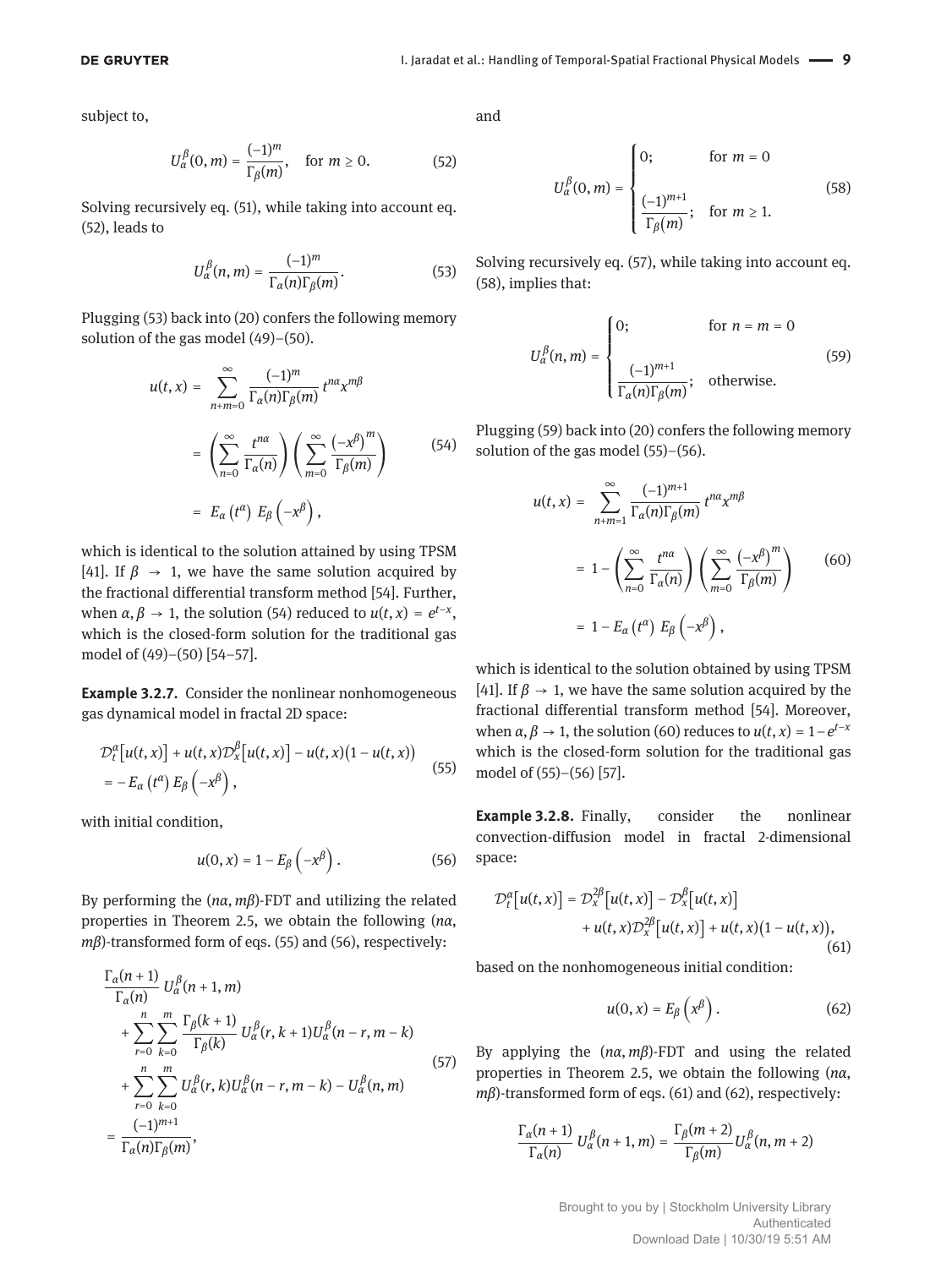$$
-\frac{\Gamma_{\beta}(m+1)}{\Gamma_{\beta}(m)}U_{\alpha}^{\beta}(n, m+1) + \sum_{r=0}^{n} \sum_{k=0}^{m} \frac{\Gamma_{\beta}(k+2)}{\Gamma_{\beta}(k)} U_{\alpha}^{\beta}(r, k+2)U_{\alpha}^{\beta}(n-r, m-k) \quad (63)
$$

$$
-\sum_{r=0}^{n} \sum_{k=0}^{m} U_{\alpha}^{\beta}(r, k)U_{\alpha}^{\beta}(n-r, m-k) + U_{\alpha}^{\beta}(n, m),
$$

with

$$
U_{\alpha}^{\beta}(0,m) = \frac{1}{\Gamma_{\beta}(m)}, \quad \text{for } m \ge 0.
$$
 (64)

Solving recursively eq. (63), while taking into account equation (64), we obtain:

$$
U_{\alpha}^{\beta}(n,m)=\frac{1}{\Gamma_{\alpha}(n)\Gamma_{\beta}(m)}.
$$
 (65)

Substituting (65) back into (20) confers the following memory solution for the convection-diffusion model  $(61)–(62)$ :

$$
u(t,x) = \sum_{n+m=1}^{\infty} \frac{1}{\Gamma_{\alpha}(n)\Gamma_{\beta}(m)} t^{n\alpha} x^{m\beta}
$$

$$
= \left(\sum_{n=0}^{\infty} \frac{t^{n\alpha}}{\Gamma_{\alpha}(n)}\right) \left(\sum_{m=0}^{\infty} \frac{x^{m\beta}}{\Gamma_{\beta}(m)}\right)
$$
(66)
$$
= E_{\alpha}(t^{\alpha}) E_{\beta}(x^{\beta}).
$$

Particularly, if  $\beta \rightarrow 1$ , we acquire the same solution obtained by the Adomian decomposition method [6] and the He's homotopy perturbation method [7]. Moreover, when  $\alpha, \beta \rightarrow 1$ , we get the closed-form solution  $u(t, x) =$ *e t*+*x* for the traditional convection-diffusion model of  $(61)$ – $(62)$  [58].

## **4 Conclusions**

The main objective of this study is to broaden the differential transform idea to provide an analytic framework for the  $(1 + 1)$ -physical models endowed with both time and space memory parameters. To achieve this, a new representation of fractional power series is integrated with the differential transform method to transfer the functional operator under consideration into a recurrence equation. Validation of our approach has been carried out on several  $(\alpha, \beta)$ -physical models, and the obtained results were pragmatic. Also, an estimate for higher order fractional

derivatives of a bivariate function is given in Caputo's sense. We conclude our study with the following:

- 1. The scheme developed in this study is pioneering and attempts to provide an independent analytical treatment for  $(\alpha, \beta)$ -models without using fractional transformation, linearization, or perturbation. This reveals a great prospective application of the suggested scheme as well as the generality of these  $(\alpha, \beta)$ models.
- 2. Compared to the recently developed  $(\alpha, \beta)$ -Taylor's power series method [41], the new scheme demands less computational complexity because it directly transforms the  $(\alpha, \beta)$ -model to a recurrence formula that is relatively easy to solve in a recursive manner.

The method proposed in this study introduces a considerable refinement in solving  $(\alpha, \beta)$ -models analytically. Thus, research in this direction appears worth pursuing.

**Acknowledgment:** The work of the first, third and fourth authors was supported by the Deanship of Scientific Research at the University of Jordan.

#### **References**

- [1] R. R. Nigmatullin, To the theoretical explanation of the "universal response", Phys. Stat. Solidi B. **123** (1984), 739–745.
- [2] C. Coussot, S. Kalyanam, R. Yapp and M. Insana, Fractional derivative models for ultrasonic characterization of polymer and breast tissue viscoelasticity, IEEE Trans. Ultrason. Ferroelectr. Freq. Control. **56** (2009), 715–725.
- [3] S. Butera and M. D. Paola, A physically based connection between fractional calculus and fractal geometry, Ann. Phys. **350** (2014), 146–158.
- [4] F. Mainardi and P. Paradisi, Fractional diffusive waves, J. Comp. Acous. **9** (2001), 1417–1436.
- [5] M. Du, Z. Wang and H. Hu, Measuring memory with the order of fractional derivative, Sci. Rep. **3** (2013), ID:3431.
- [6] S. Momani, An algorithm for solving the fractional convection-diffusion equation with nonlinear source term, Commun. Nonlin. Sci. Numer. Simul. **12** (2007), 1283–1290.
- [7] S. Momani and A. Yildirim, Analytical approximate solutions of the fractional convection-diffusion equation with nonlinear source term by He's homotopy perturbation method, Int. J. Comput. Math. **87** (2010), 1057–1065.
- [8] Y. A. Rossikhin and M. V. Shitikova, Application of fractional calculus for dynamic problems of solid mechanics: novel trends and recent results, Appl. Mech. Rev. **63** (2010), 010801-52.
- [9] B. N. Lundstrom, M. H. Higgs, W. J. Spain and A. L. Fairhall, Fractional differentiation by neocortical pyramidal neurons, Nat. Neurosci. **11** (2008), 1335–1342.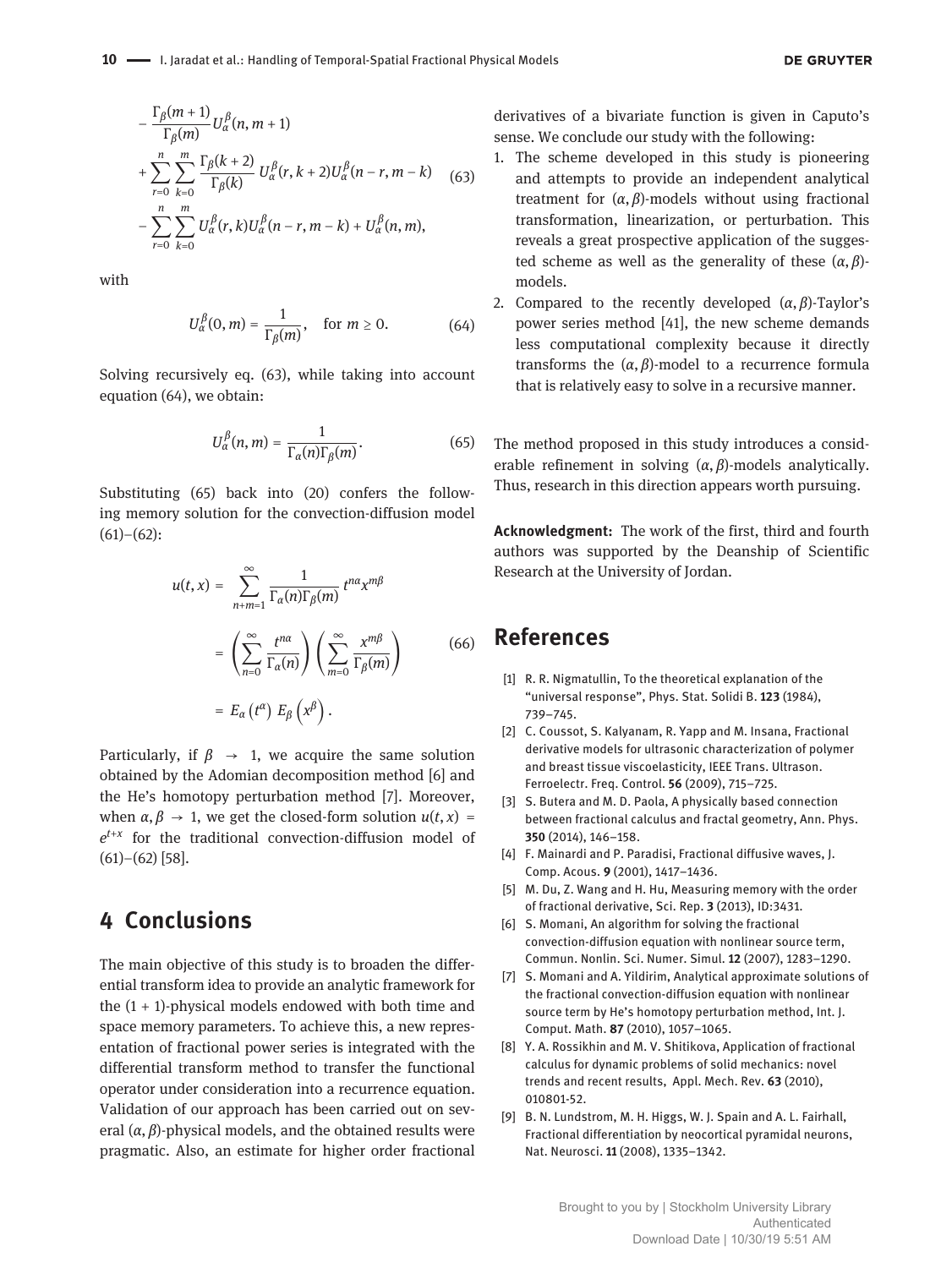- [10] A. S. Balankin, J. Bory-Reyes and M. Shapiro, Towards a physics on fractals: Differential vector calculus in three-dimensional continuum with fractal metric, Phys. A Stat. Mech. Appl. **444** (2016), 345–359.
- [11] I. Podlubny, Fractional differential equations, Academic Press, San Diego, 1999.
- [12] T. Atanackovic, S. Pilipovic, B. Stankovic and D. Zorica, Fractional calculus with applications in mechanics: Vibrations and diffusion processes, Wiley-ISTE, London, Hoboken, 2014.
- [13] V. E. Tarasov, Fractional dynamics: Applications of fractional calculus to dynamics of particles, fields and media, Springer, New York, 2011.
- [14] R. Herrmann, Fractional calculus: An introduction for physicists, World Scientific, Singapore, 2011.
- [15] R. L. Bagley and P. J. Torvik, On the fractional calculus model of viscoelastic behavior, J. Rheol. **30** (1986), 133–155.
- [16] F. C. Meral, T. J. Royston and R. Magin, Fractional calculus in viscoelasticity: an experimental study, Commun. Nonlin. Sci. Numer. Simul. **15** (2010), 939–945 .
- [17] M. D. Paola, A. Pirrotta and A. Valenza, Visco-elastic behavior through fractional calculus: An easier method for best fitting experimental results, J. Mech. Mater. **43** (2011), 799–806.
- [18] R. C. Koeller, Applications of fractional calculus to the theory of viscoelasticity, J. Appl. Mech. **51** (1984), 299–307.
- [19] K. N. Le, W. McLean and K. Mustapha, Numerical solution of the time-fractional Fokker–Planck equation with general forcing, SIAM J. Numer. Anal. **54** (2016), 1763–1784.
- [20] B. Jin, R. Lazarov, Y. Liu and Z. Zhou, The Galerkin finite element method for a multi-term time-fractional diffusion equation, J. Comput. Phys. **281** (2015), 825–843.
- [21] A. H. Bhrawy, J. F. Alzaidy, M. A. Abdelkawy and A. Biswas, Jacobi spectral collocation approximation for multi-dimensional time-fractional Schrödinger equations, Nonlin. Dyn. **84** (2016), 1553–1567.
- [22] Y. Yang, Y. Chen, Y. Huang and H. Wei, Spectral collocation method for the time-fractional diffusion-wave equation and convergence analysis, Comput. Math. Appl. **73** (2017), 1218–1232.
- [23] M. Zayernouri and G. E. Karniadakis, Fractional spectral collocation method, SIAM J. Sci. Comput. **36** (2014), A40–A62.
- [24] M. G. Sakar, F. Uludag and F. Erdogan, Numerical solution of time-fractional nonlinear PDEs with proportional delays by homotopy perturbation method, Appl. Math. Model. **40** (2016), 6639–6649.
- [25] S. Liao, On the homotopy analysis method for nonlinear problems, Appl. Math. Comput. **147** (2004), 499–513.
- [26] K. Vishal, S. Kumar and S. Das, Application of homotopy analysis method for fractional Swift Hohenberg equation – revisited, Appl. Math. Model. **36** (2012), 3630–3637.
- [27] R. K. Pandey, O. P. Singh and V. K. Baranwal, An analytic algorithm for the space-time fractional advection-dispersion equation, Comput. Phys. Commun. **182** (2011), 1134–1144.
- [28] J-H. He, A short remark on fractional variational iteration method, Phys. Lett. A. **375** (2011), 3362–3364.
- [29] R. Y. Molliq, M. S. M. Noorani and I. Hashim, Variational iteration method for fractional heat- and wave-like equations, Nonlin. Anal. Real World Appl. **10** (2009), 1854–1869.
- [30] O. P. Agrawal, Solution for a fractional diffusion-wave equation defined in a bounded domain, Nonlin. Dyn. **29** (2002), 145–155.
- [31] Y. Nikolova and L. Boyadjiev, Integral transforms method to solve a time-space fractional diffusion equation, Fract. Calc. Appl. Anal. **13** (2010), 57–68.
- [32] S. Momani and Z. Odibat, Analytical solution of a time-fractional Navier-Stokes equation by Adomian decomposition method, Appl. Math. Comput. **177** (2006), 488–494.
- [33] A. M. El-Sayed and M. Gaber, The Adomian decomposition method for solving partial differential equations of fractal order in finite domains, Phys. Lett. A **359** (2006), 175–182.
- [34] G. Adomian, A review of the decomposition method and some recent results for nonlinear equations, Comput. Math. Appl. **21** (1991), 101–127.
- [35] J. K. Zhou, Differential transformation and its applications for electrical circuits, Huazhong University Press, Wuhan, 1986.
- [36] Y. Keskin and G. Oturanc, Reduced differential transform method for partial differential equations, Int. J. Nonlin. Sci. Numer. Simul. **10** (2009), 741–749.
- [37] J. Liu and G. Hou, Numerical solutions of the space- and time-fractional coupled Burgers equations by generalized differential transform method, Appl. Math. Comput. **217** (2011), 7001–7008.
- [38] S. Kumar, A. Kumar and D. Baleanu, Two analytical methods for time-fractional nonlinear coupled Boussinesq–Burger's equations arise in propagation of shallow water waves, Nonlin. Dyn. **85** (2016), 699–715.
- [39] M. Alquran, H. M. Jaradat and M. I. Syam, Analytical solution of the time-fractional Phi-4 equation by using modified residual power series method, Nonlin. Dyn. **90** (2017), 2525–2529.
- [40] A. El-Ajou, O. Abu-Arqub and S. Momani, Approximate analytical solution of the nonlinear fractional KdV-Burgers equation: a new iterative algorithm, J. Comput. Phys. **293** (2015), 81–95.
- [41] I. Jaradat, M. Alquran and K. Al-Khaled, An analytical study of physical models with inherited temporal and spatial memory, Eur. Phys. J. Plus **133** (2018), ID 162.
- [42] M. Alquran and I. Jaradat, A novel scheme for solving Caputo time-fractional nonlinear equations: Theory and application, Nonlin. Dyn. **91** (2018), 2389–2395.
- [43] A. El-Ajou, O. Abu-Arqub, Z. Al-Zhour and S. Momani, New results on fractional power series: theories and applications, Entropy **15** (2013), 5305–5323.
- [44] H. Jaradat, I. Jaradat, M. Alquran, M. M. Jaradat, Z. Mustafa, K. Abohassan and R. Abdelkarim, Approximate solutions to the generalized time-fractional Ito system, Ital. J. Pure Appl. Math. **37** (2017), 699–710.
- [45] I. Jaradat, M. Al-Dolat, K. Al-Zoubi and M. Alquran, Theory and applications of a more general form for fractional power series expansion, Chaos Solitons Fractals **108** (2018), 107–110.
- [46] I. Jaradat, M. Alquran and R. Abdel-Muhsen, An analytical framework of 2D diffusion, wave-like, telegraph, and Burgers' models with twofold Caputo derivatives ordering, Nonlin. Dyn. **93** (2018), 1911–1922.
- [47] I. Jaradat, M. Alquran and M. Al-Dolat, Analytic solution of homogeneous time-invariant fractional IVP, Adv. Differ. Equ. **2018** (2018), 143.
- [48] M. Alquran, I. Jaradat, D. Baleanu and R. Abdel-Muhsen, An analytical study of (2+1)-dimensional physical models embedded entirely in fractal space, Rom. J. Phys. **64** (2019), 103.